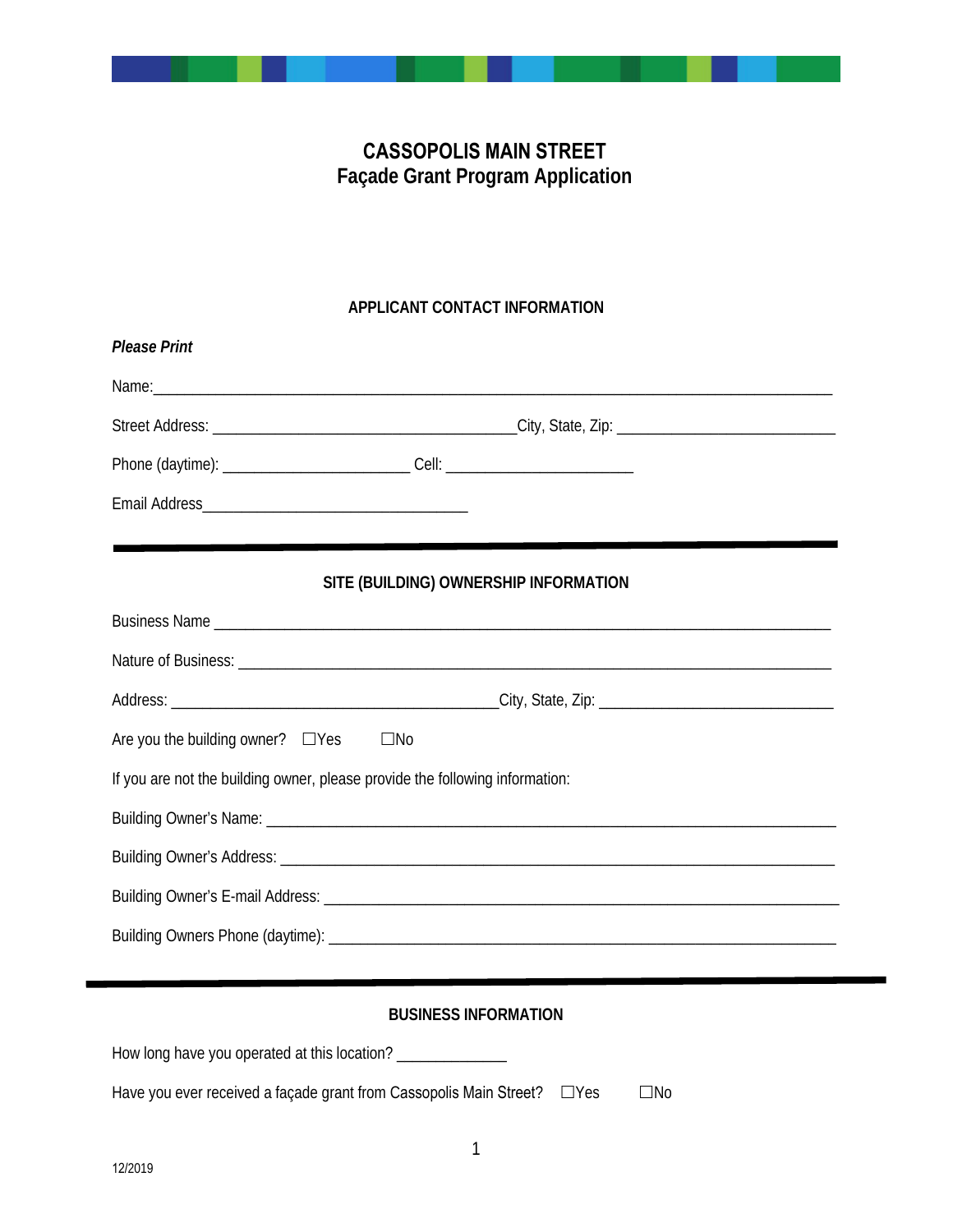| If Yes, when? $\frac{1}{2}$<br>Are you the sole business owner? $\Box$ Yes $\Box$ No<br>$Co-owners? \square Yes$<br>$\square$ No |
|----------------------------------------------------------------------------------------------------------------------------------|
|                                                                                                                                  |
| If yes, provide the names and contact information for all business co-owners:                                                    |
|                                                                                                                                  |

# **PROJECT INFORMATION**

\_\_\_\_\_\_\_\_\_\_\_\_\_\_\_\_\_\_\_\_\_\_\_\_\_\_\_\_\_\_\_\_\_\_\_\_\_\_\_\_\_\_\_\_\_\_\_\_\_\_\_\_\_\_\_\_\_\_\_\_\_\_\_\_\_\_\_\_\_\_\_\_\_\_\_\_\_\_\_\_\_\_\_\_\_\_\_\_\_\_\_\_

\_\_\_\_\_\_\_\_\_\_\_\_\_\_\_\_\_\_\_\_\_\_\_\_\_\_\_\_\_\_\_\_\_\_\_\_\_\_\_\_\_\_\_\_\_\_\_\_\_\_\_\_\_\_\_\_\_\_\_\_\_\_\_\_\_\_\_\_\_\_\_\_\_\_\_\_\_\_\_\_\_\_\_\_\_\_\_\_\_\_\_\_

\_\_\_\_\_\_\_\_\_\_\_\_\_\_\_\_\_\_\_\_\_\_\_\_\_\_\_\_\_\_\_\_\_\_\_\_\_\_\_\_\_\_\_\_\_\_\_\_\_\_\_\_\_\_\_\_\_\_\_\_\_\_\_\_\_\_\_\_\_\_\_\_\_\_\_\_\_\_\_\_\_\_\_\_\_\_\_\_\_\_\_\_

Briefly describe the Scope of Work for the proposed project(s) that you are seeking funding for:

Based on your project bids/cost estimates, how much was the lowest bid/cost estimate and what is the name of the contractor?

\_\_\_\_\_\_\_\_\_\_\_\_\_\_\_\_\_\_\_\_\_\_\_\_\_\_\_\_\_\_\_\_\_\_\_\_\_\_\_\_\_\_\_\_\_\_\_\_\_\_\_\_\_\_\_\_\_\_\_\_\_\_\_\_\_\_\_\_\_\_\_\_\_\_\_\_\_\_\_\_\_\_\_\_\_\_\_\_\_\_\_\_

The Cassopolis Main Street façade improvement grant program is a matching grant. Payment of funds under the program is paid on a reimbursement basis. The applicant is required to pay the total project cost up front, and request reimbursement for up to \$5,000 of eligible costs from Cassopolis Main Street *after* the project is complete. Do you agree to these terms?<br>  $\Box$ Yes  $\Box$ No  $\overline{\Box}$ Yes

he façade grant program requires the participant to schedule a free energy efficiency audit of their building conducted by Indiana Michigan (I&M) Power to determine the energy efficiency of the building and make recommendations to improve energy savings. Do you agree to have the energy efficiency audit conducted?

Yes No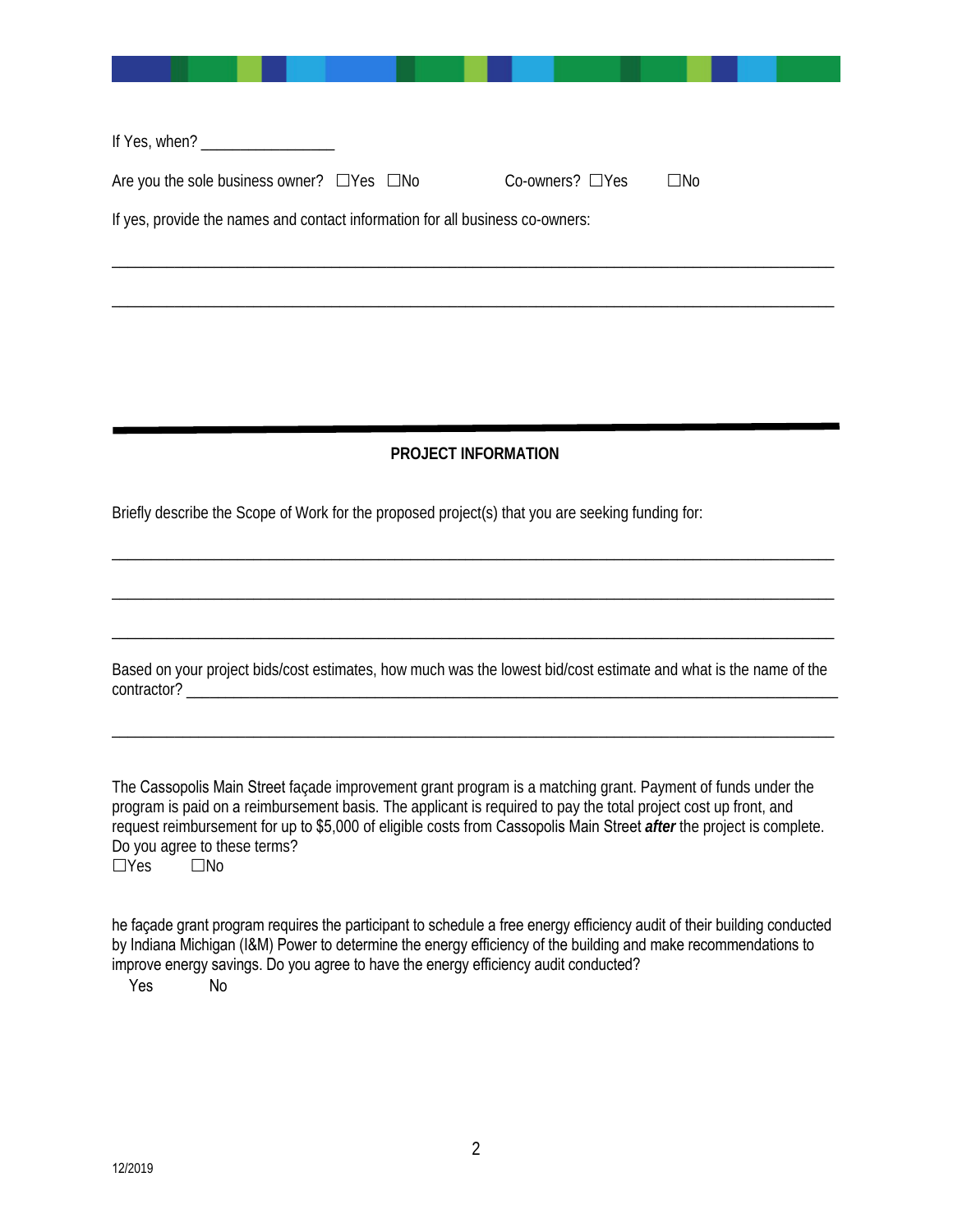#### **APPLICANT'S CERTIFICATION**

The Applicant certifies that all information in this application and all information furnished in support of this application, given for obtaining a façade grant under the Cassopolis Main Street Façade Program are true and complete to the best of the Applicant's knowledge and belief. I have read and understand the procedures and agree to follow the Façade Improvements Grant Process. I am submitting documentation as required. *Applications submitted without required documentation will not be processed.*

Applicant's Signature: \_\_\_\_\_\_\_\_\_\_\_\_\_\_\_\_\_\_\_\_\_\_\_\_\_\_\_\_\_\_\_\_\_\_\_\_ Date: \_\_\_\_\_\_\_\_\_\_\_\_\_\_\_\_\_

## **BUILDING OWNER'S CERTIFICATION**

I, as the owner of the building located at

understand and agree to the submission of this application to the Cassopolis Main Street Façade Improvement Program. I also agree to the proposed project as detailed in this application. I further understand that if this application is approved, the applicant will be required to enter into a grant agreement with Cassopolis Main Street Façade Improvement Program and that I, as the building owner, will also be required to sign the grant agreement.

Signature of Building Owner: \_\_\_\_\_\_\_\_\_\_\_\_\_\_\_\_\_\_\_\_\_\_\_\_\_\_\_\_\_\_\_\_\_\_\_\_\_\_\_\_\_\_\_\_\_\_\_\_\_\_\_\_\_\_\_\_\_\_\_\_\_\_\_\_\_\_\_\_

Date: \_\_\_\_\_\_\_\_\_\_\_\_\_\_\_\_\_

**MAIL OR HAND DELIVER THIS APPLICATION WITH ATTACHMENTS TO:** 

**Cassopolis Main Street Attn: Façade Improvement Program**  121 N. Disbrow **Cassopolis, MI 49031**